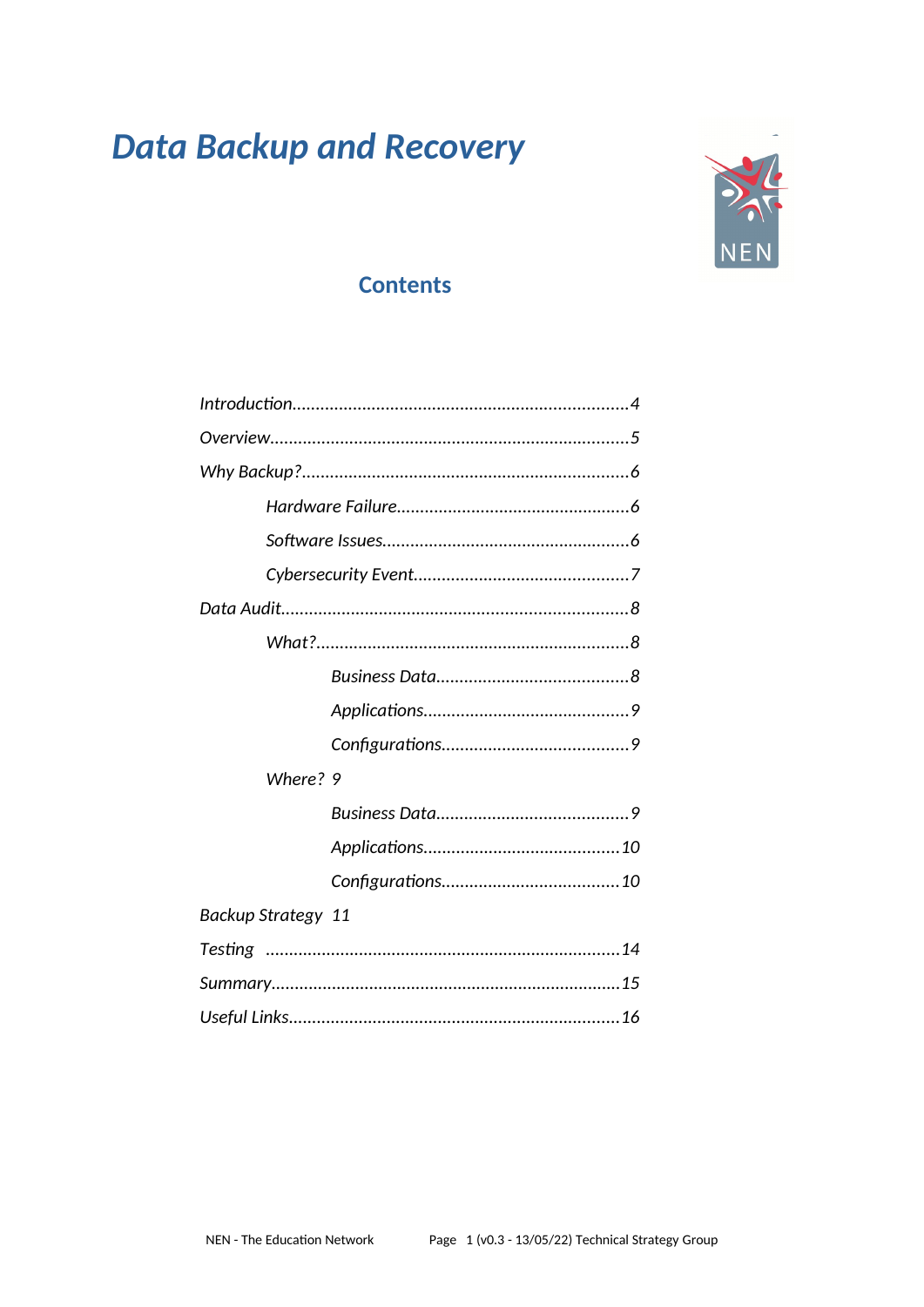# *Data Backup and Recovery*

# **Executive Summary**



*"Data is a precious thing and will last longer than the systems themselves." Tim Berners-Lee, inventor of the World Wide Web. A Framework for Web Science (Foundations and Trends)*

The word "precious" implies both value and fragility. For any organisation, the data it holds is valuable and critical to its operation. But it is also fragile: a simple mistake or software bug can wipe it all out with disastrous consequences.

Backing up data can protect it. If one copy is deleted or corrupted, it can be replaced with a backup. However, having a second copy will not get the system running if there is a complete hardware failure. That is the difference between **Backup** and **Disaster Recovery (DR)**. Backups are purely about data; DR is concerned with the process of restoring a complete system after an outage.

When considering a supplier for a backup/DR solution contact your Local Authority and/or the appropriate [NEN's member](https://nen.gov.uk/about-us/providers/) who are both likely to have trusted suppliers whose quality of service has been validated.

The effect of a major loss of data can be catastrophic for an organisation. A study by the British Chambers of Commerce found that 93% of businesses that suffer a data loss of more than ten days filed for bankruptcy within a year. While a school cannot go out of business the costs of a data loss can be extremely onerous.

Data loss can result from hardware failure, software corruption, human error or malicious intent in the form of viruses and malware. Ransomware is one particular form of malware and can affect all organisations, [including schools.](https://www.ncsc.gov.uk/news/alert-targeted-ransomware-attacks-on-uk-education-sector#section_2)

The design of an appropriate backup regime requires knowledge of:

- 1. what can cause a system problem,
- 2. what data needs to be backed up,
- 3. where that data is,
- 4. each element's relative importance, and
- 5. where the backups should be stored for easy restoration if or when required?

#### **What can cause a problem?**

The first point of potential failure to consider is a hardware fault of some kind. Recovering from a failure of this type should just be a matter of replacing the equipment and restoring any lost data from backup.

Server and client computers are susceptible to software bugs in applications and operating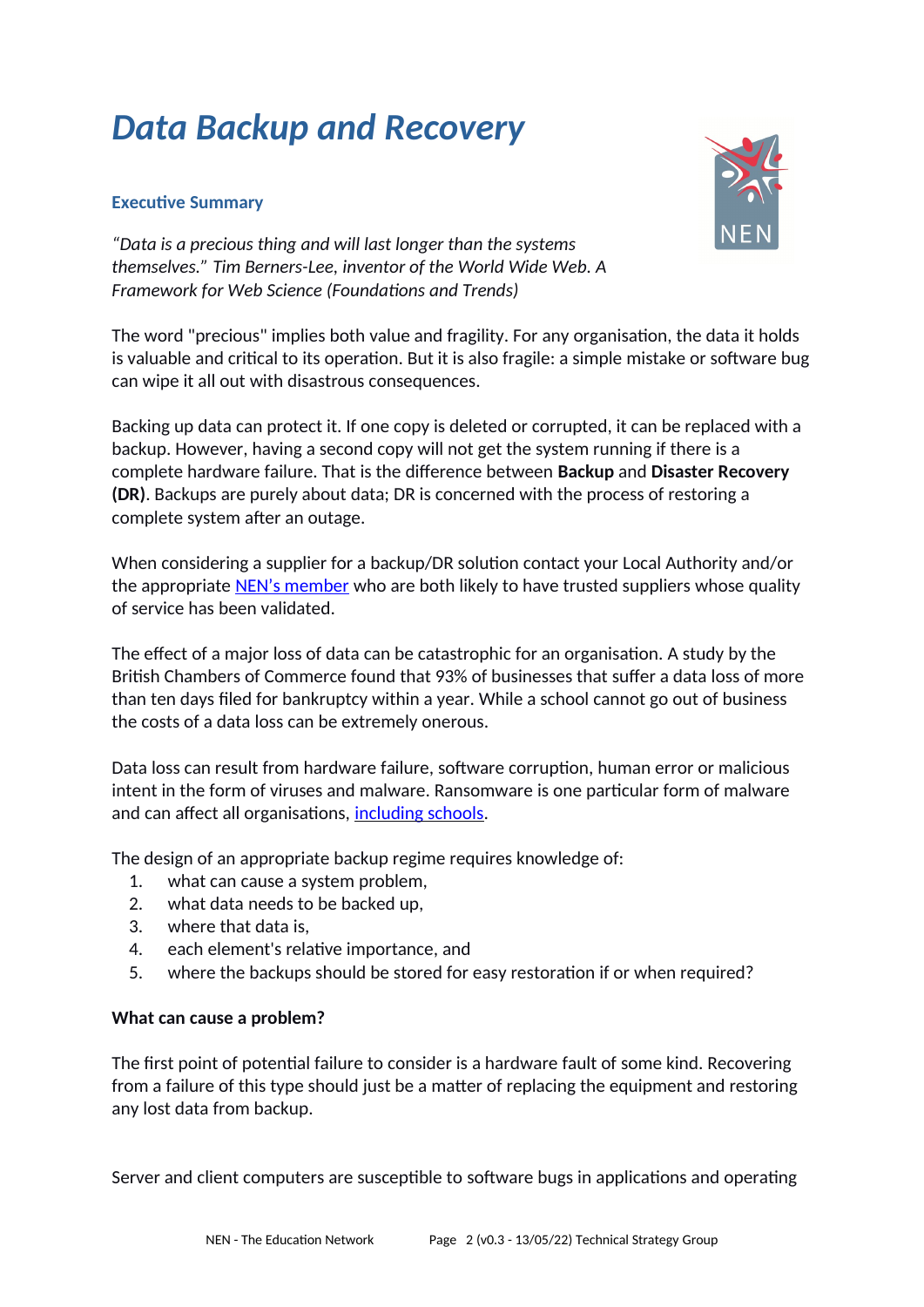systems which could corrupt data. While data stored in the Cloud is less likely to be subject to application or operating system bugs systemic failures can still occur. In schools many pupils leave at the end of the academic year and their data is deleted - a simple mistake could cause important data to be erased.

Cybersecurity incidents can cause extensive data loss and disruption. After an incident, local, always-connected backups may also have been corrupted, so it is essential to have remote, offline backups, with the ability to roll back in time to safe copies of the corrupted files.

# **Data Audit**

A data audit covers what data must be backed up, where it is, how often it needs to be backed up, and where to store the backups. The knowledge gained through this process enables an appropriate backup strategy to be designed.

Schools' data can be broken down into three areas: business data (management, staff, and pupil files), applications and licences, and configurations. Further, we can divide data into Core (essential/critical) and non-Core. When carrying out the data audit, this division between Core and non-Core can help decide what needs to be backed up and how frequently.

The audit should also identify where data is stored. File server(s), MIS server, e-mail server, and web server(s) will cover most of the locally held data but other locations may need to be considered, including online storage (GoogleDrive, Dropbox, etc.).

If Virtual Machines are used instead of "real" servers or whole server images are saved then all the required configurations will be in the backup. If neither is done, restoration becomes much more complex as operating system, applications (with all required configurations), and data will all need restoring.

# **Backup Strategy**

The data audit will have identified what data needs to be backed up, where it is located, and each item's relative importance allowing a suitable strategy to be designed. Of particular importance for many schools is making sure that any third party supplier supports backing up the various Google offerings and/or Microsoft's Office365 in addition to other cloud services.

A typical backup regime is predicated on a clearly time-defined incident: files created before a specific, recent time are clean and can safely be restored. But not all incidents are so well defined (a ransomware attack, for example). For these incidents it should be possible to restore older file versions. This will involve a greater loss of data but is preferable to its total loss.

Finally, once the backup regime is in place, run tests regularly with all staff who may be required to restore files from backup so that they become familiar with the process.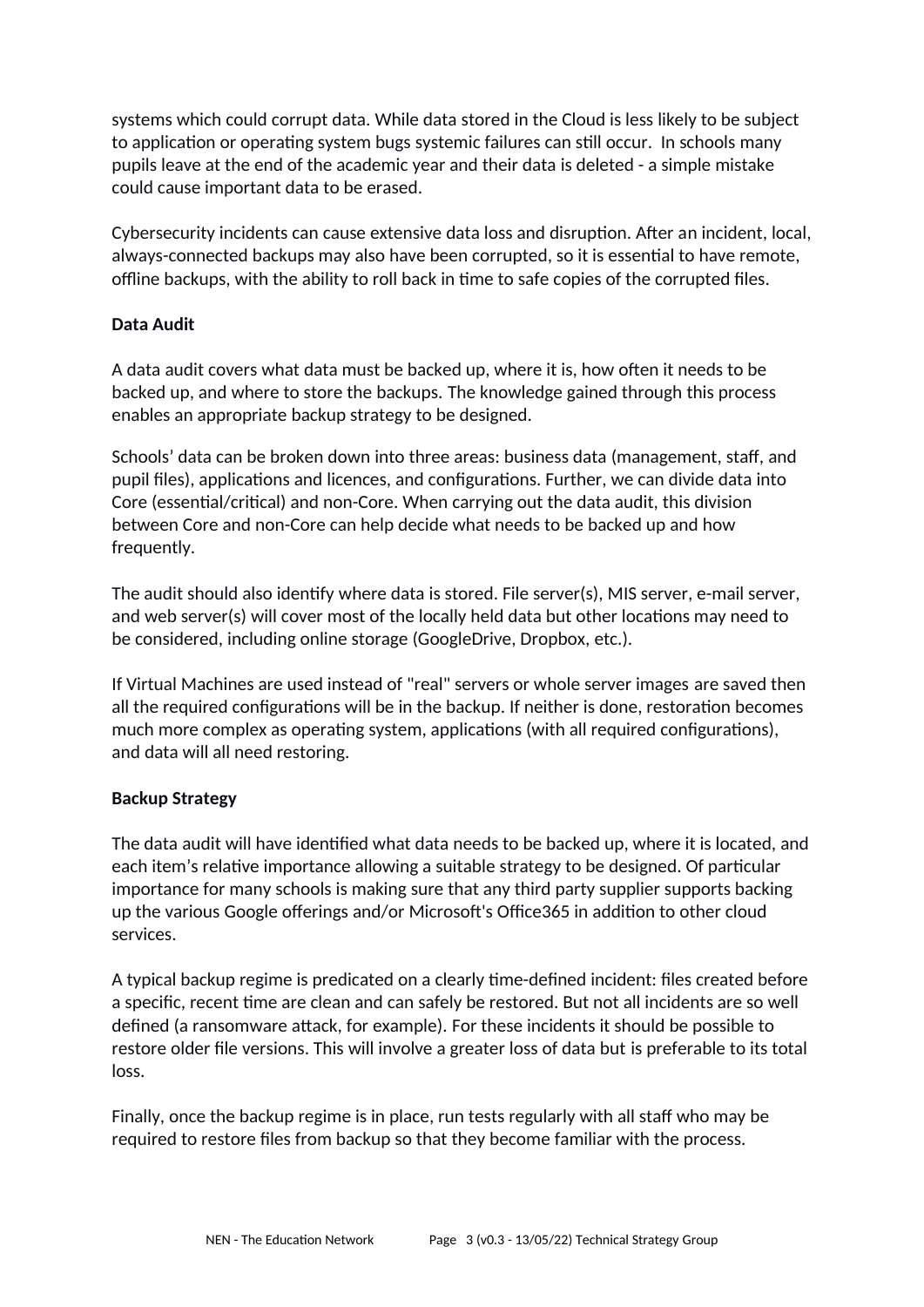# **Data Backup and Recovery**

#### *Introduction*



*"Data is a precious thing and will last longer than the systems themselves." Tim Berners-Lee, inventor of the World Wide Web. A Framework for Web Science (Foundations and Trends)*

In the Tim Berners-Lee quote above, the word "precious" implies both value and fragility. For any organisation, the data it holds is critical to its operation. It may be a vast database of user profiles for targeting adverts or a simple e-mail list for a local charity. However, in both cases, that data is the organisation's lynchpin.

But it is also fragile: a simple mistake or software bug can wipe it all out in a split second with disastrous consequences.

Making backups of the data can protect it. If one copy is deleted or corrupted, it can be replaced with one of the backups. However, what if the data is on a server that has succumbed to a complete failure: it cannot be rebooted; nothing can save it? Then what? Just having a second copy of the data will not get the system up and running again.

That is the essential difference between simple **Backups** and **Disaster Recovery (DR)**. Backups are purely about the data; DR is concerned with the process of restoring a complete system (hardware, applications, and data) after an outage.

The rest of this guidance note is mainly concerned with Backups, but some elements of DR are also included. It does consider, for example, how whole servers (or virtual machines) can be backed up and how applications and configurations should be handled. Both fall more naturally into the DR area as these elements are not usually considered "data" but are essential for recovery after a major outage.

When considering a supplier for your chosen backup/DR solution, contact your Local Authority and/or the appropriate [NEN member](https://nen.gov.uk/about-us/providers/) who are both likely to have trusted suppliers they have worked with and validated the quality of their services.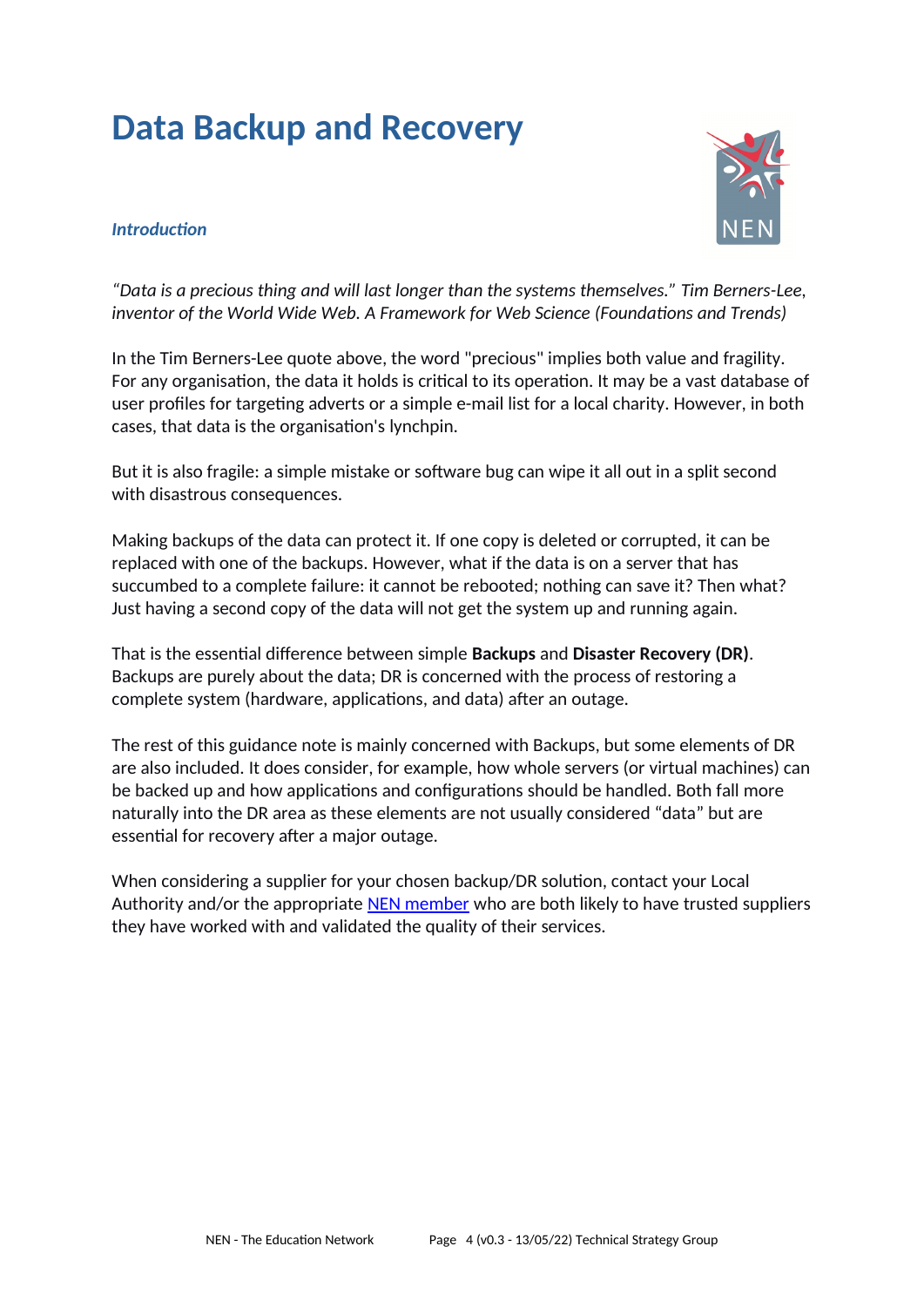#### **Overview**

Data is critical to any organisation's smooth running, be it a business, charity, or school.

The effect of a major loss of data can be catastrophic for an organisation. A study by the British Chambers of Commerce found that 93% of businesses that suffer a data loss of more than ten days filed for bankruptcy within a year. A DTI/Price Waterhouse Coopers report found that 70% of small firms went out of business within a year after a major data loss. While a school cannot go out of business - their pupils still need to be taught - the costs of a data loss can be extremely onerous. There are the financial costs of restoring the data, time lost, the general disruption to pupils' education, and reputational damage.

Data loss can result from the usual vagaries of all IT systems (hardware failure, software corruption, human error) to malicious intent in the form of viruses and malware. Ransomware is one particular form of malware that seems to be on the rise and affects all organisations, [including schools](https://www.ncsc.gov.uk/news/alert-targeted-ransomware-attacks-on-uk-education-sector#section_2).

As with most things in life, prevention is better than cure. Having a robust and comprehensive backup regime in place is the best protection against data loss and the subsequent high restoration costs after a major failure or system compromise.

The design of an appropriate backup regime will require knowledge of

- 1. what can cause a system problem,
- 2. what data needs to be backed up,
- 3. where that data is,
- 4. each element's relative importance, and
- 5. where the backups should be stored for easy restoration if or when required.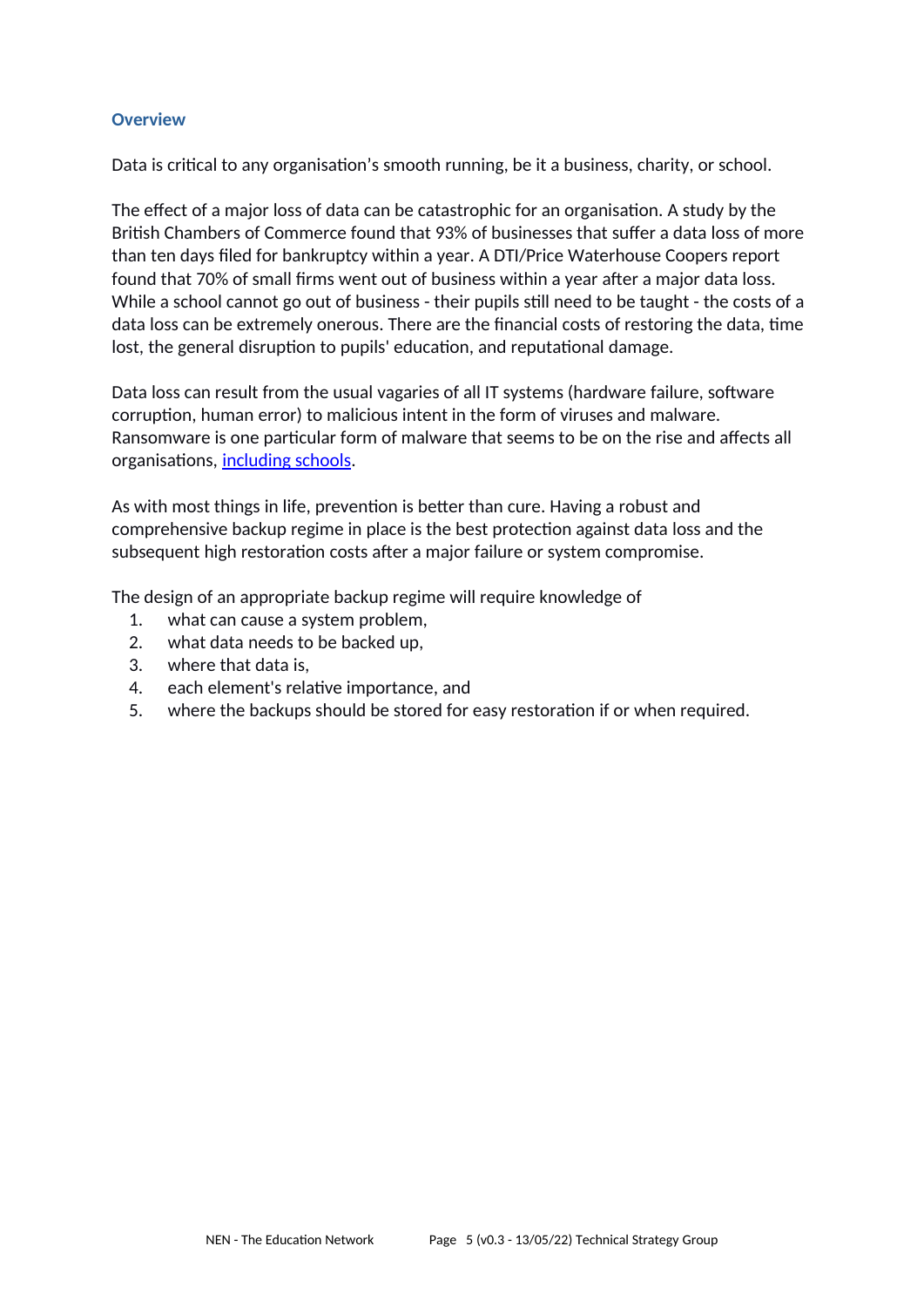#### **Why Backup?**

#### **Hardware Failure**

The first point of potential failure to consider is a hardware fault of some kind. It is almost inevitable that, at some point, a critical piece of hardware will fail through general wear and tear before being replaced as part of general network maintenance. Recovering from a failure of this type should be just a matter of replacing the equipment and restoring any lost data from backup.

Precisely which data needs to be restored to complete a full recovery needs careful consideration when planning what to backup. For example, if a firewall fails, it will be necessary to reinstate all the pre-existing rules on the replacement. Similarly, if a web server fails, it is not enough to only restore the website's content: the webserver software's configuration, and possibly an associated database, will also need to be restored from backup.

A common point of failure in all computers is the hard disks. Being mechanical, with many moving parts working to very fine tolerances and often running 24/7 in servers, they wear out and eventually fail. Server disks are usually monitored, and steps can be taken to replace them before they fail: but even then, sudden failures, for example, a power outage, can damage the disc.

SSD drives are less likely to fail suddenly as they have no moving parts but, being a new technology, statistics comparing SSD and HDD failure rates are somewhat limited (but see *[Backblaze Drive Stats for Q1 2021](https://www.backblaze.com/blog/backblaze-hard-drive-stats-q1-2021/)*).

Software updates or bugs can affect both HDDs and SSDs by, for example, overwriting exiting data or corrupting the partition table.

And then, there is the human element: deleting data by mistake or reformatting the wrong disk on a server is always a possibility. A good backup can turn a disaster into a minor inconvenience.

#### **Software Issues**

Data loss can also occur due to software problems. Minor bugs may, for example, cause a database to be corrupted. Servers and client computers are both susceptible to this type of problem, as are applications and operating systems. While bugs can surface at any time, they are most likely to occur when upgrading from one version to another. Critical data should always be backed up before performing a software upgrade so that it can be easily reverted to a previous, stable version.

Human error can also play a part. In schools, for example, at the end of the academic year, many pupils leave, and their data is deleted: home directories wiped, e-mail accounts removed. A simple error here could delete important examination material.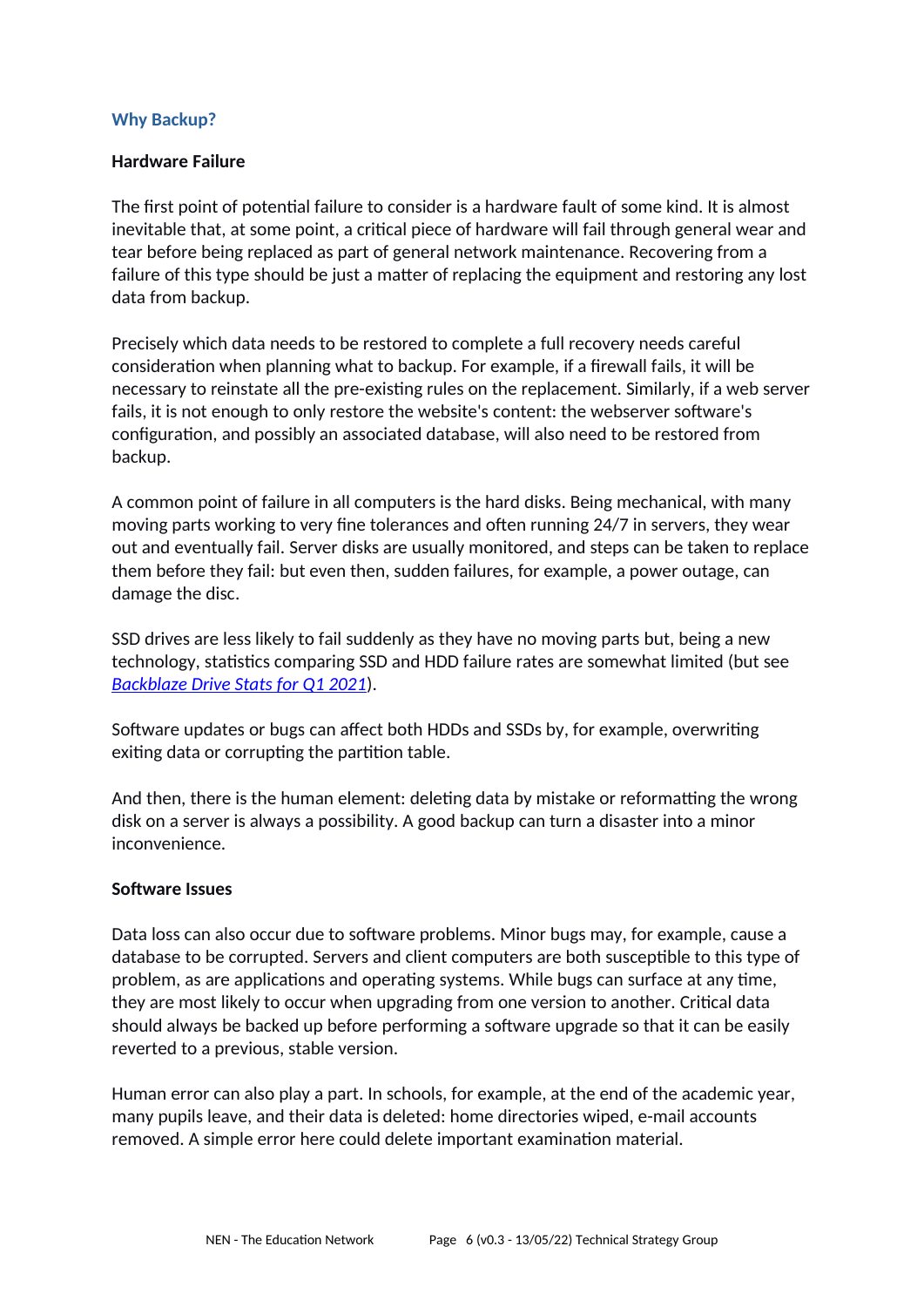While data stored in the Cloud is less likely to be subject to application or operating system bugs, systemic failures can still occur, and data may still become corrupted. And being in the Cloud is no protection against human error.

# **Cybersecurity problems**

The third category of event that may lead to data loss is cybersecurity incidents. These can be external threats, like viruses and other malware, to ransomware attacks, which are becoming more frequent, as [highlighted in the TES](http://www.tes.com/magazine/article/cyberattacks-schools-facts) (Sept 2021) and the [NCSC](https://www.ncsc.gov.uk/news/alert-targeted-ransomware-attacks-on-uk-education-sector). When a school is subject to a cybersecurity incident that corrupts or encrypts essential data, backups are the only route to restoration.

Everything possible should be done to prevent a successful attack, but you only need one successful intrusion to cause havoc.

After a cyber security incident, local backups are also likely to have been corrupted, so it is essential to have remote, offline backups, with the ability to roll back in time to safe copies of the corrupt files to minimise any data loss.

A good place to start when considering what processes need to be in place to secure your network is the NEN's three Cyber Security guidance documents:

- • [Cybersecurity Guidance for schools](https://nen.gov.uk/advice/nen-cyber-security-guidance-for-schools/)
- • [Cybersecurity Checklist](https://nen.gov.uk/advice/cybersecurity-checklist/)
- • [Cybersecurity What if?](https://nen.gov.uk/advice/cybersecurity-what-if/)

These include links to many other resources, particularly to the NCSC that was involved in their creation.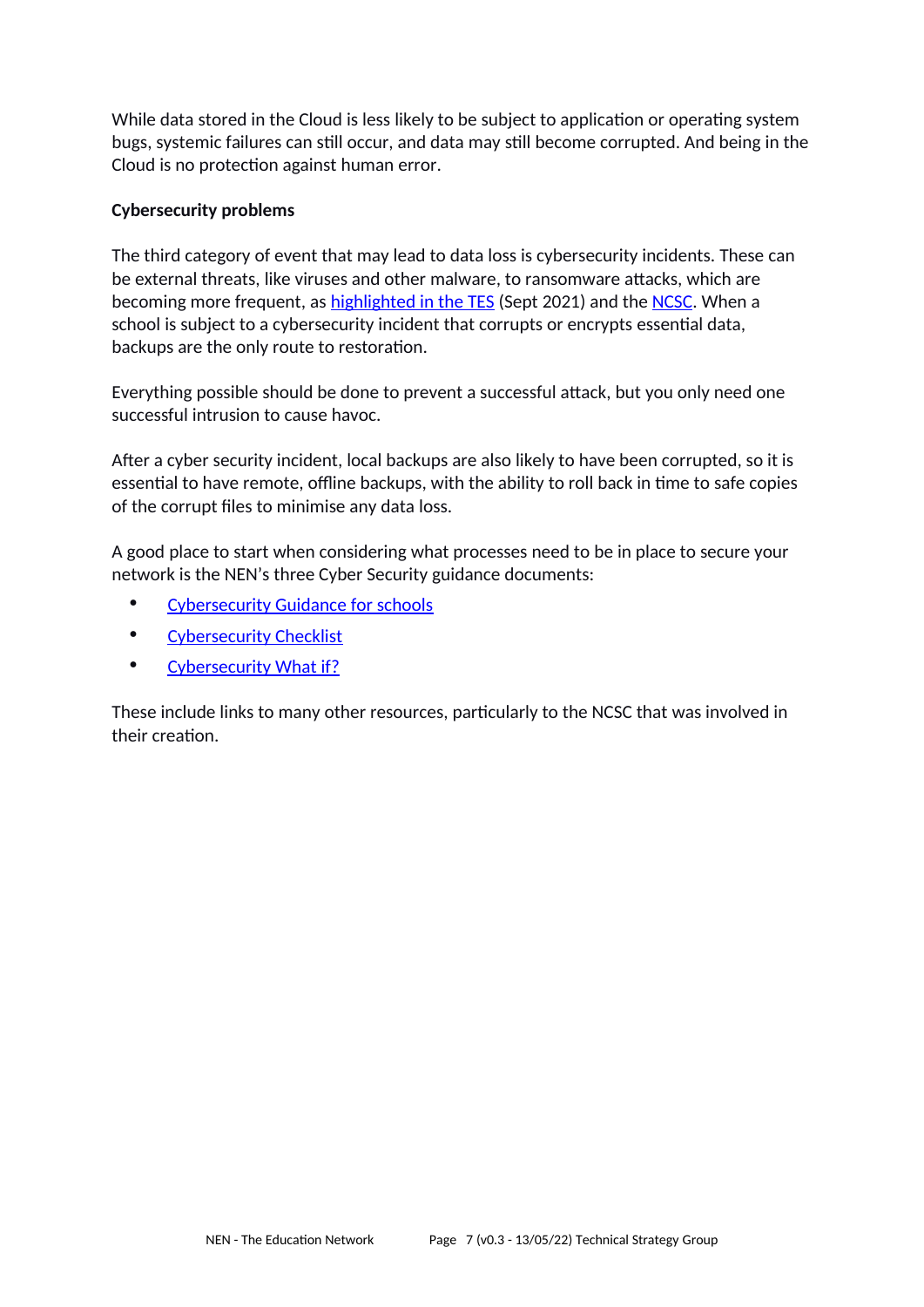# **Data Audit**

Even after taking all the precautions you can to protect yourself against data loss (by, for example, implementing the NCSC's [10-Steps\)](https://www.ncsc.gov.uk/collection/10-steps), the worst may still happen.

In order to design an appropriate backup strategy, you will need to carry out a data audit covering what data must be backed up, where it is, how often it needs to be backed up, and where to store the backups themselves.

# **What?**

Schools' data can be broken down into three areas: what can loosely be described as business data (see below), applications and licences, and configurations. Further, we can divide data into Core (essential/critical) and non-Core. Non-Core data can either easily be restored without a backup or is "low-value" - i.e. does not impact the school's running or its core educational objectives. For example, pupils' work required for examination purposes would be a Core item, whereas KS1-3 student files can be lost with little impact on their education and so would be considered non-Core.

When carrying out the data audit, this division between Core and non-Core can help decide what needs to be backed up and how frequently. Core data will need to be backup up as frequently as practically possible, whereas non-Core data can have a longer backup interval accepting that some may be lost if a restore from backup is ever required.

# **Business Data**:

To a large extent, the other categories (Applications and configurations) can be restored "by-hand" if necessary. It will take time and be very disruptive, but it can be done. Business data (using the term very broadly) is valuable and will often be impossible to restore without a backup. The restoration of parental or financial data, for example, will be fraught with difficulties and reputational damage.

What is "Business data" when considering schools? Again there are three basic categories: management, staff, and pupil files.

**Management data** will include, for example, staff personnel records, finance, suppliers details, development plans, meeting minutes, medical records, pupil records (including medical data and other private information). These are all required so that the school can continue its primary purpose of educating its students.

**Staff data** includes files created by the staff for teaching purposes: teaching plans, syllabi, homework sheets, work submitted by students for marking, for example. The majority of these files will probably be saved in the users' home directories on central file servers, but other, possibly shared, locations will also have to be considered.

**Pupil data** will mainly be in their home directory, but other locations (e.g. a class directory or "cloud" directory) may also exist.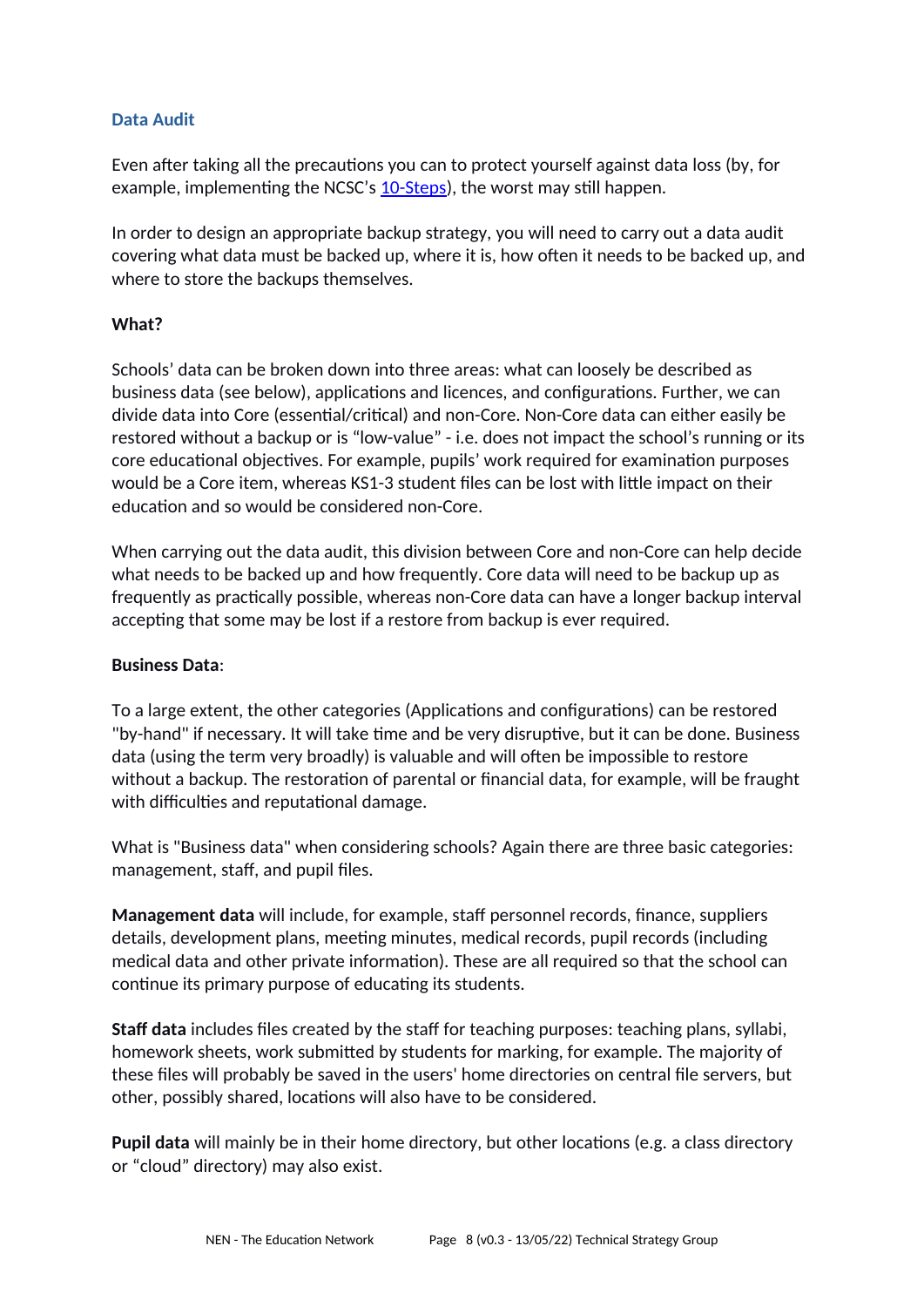# **Applications:**

Schools use a wide range of applications both for administration and education. Some of this software will be online and accessed via a web browser. If local systems are corrupted, then these resources may become unavailable if, for example, passwords are deleted and cannot be restored. Local software applications may need to be reinstalled (on client machines or servers): not only must the program code be available in some form, but licences may need to be produced before it can be reinstalled.

Most apps are downloaded as software installers (rather than being supplied on CD) and will need to be restored from backup or re-downloaded before the application can be reinstalled.

In some schools, standard client images are used to rebuild a computer after a failure: these will need to be backup up.

#### **Configurations**:

All computers (desktops, laptops, tablets, servers, routers, etc.) have to be configured: from a unique IP address to complex firewall rules, from a local application's settings to an apache webserver's multi-site configuration. These will have to be restored in the event of a cyber attack and need to be available in a backup.

For servers, the simplest method is to back up an image of the server or use virtual machines which can be backup up in their entirety. Whatever process is used, it is essential to audit these configurations and plan for their backup and restoration.

For client computers (including laptops, tablets, etc.), rather than backing up individual machines, it is generally easier to maintain standard builds which can be used to re-image a damaged or infected computer. If policies are in place that prevent data from being stored locally or that automatically synchronise data with central servers, restoring from an image is straightforward and avoids any data loss.

#### **Where?**

Having identified what data needs to be backed up, the other part of the audit is to list where the data is stored.

#### **Business Data**:

The most obvious locations are all the local servers: file server(s), MIS server, e-mail server, web server(s), amongst others. While these servers will cover most of the locally held business data (as defined above), other locations may need to be considered. Can students save files to desktops or laptops? If so, is that the only copy or are they synchronised to some other location - local file-server, GoogleDrive, Dropbox, etc. Whether individual client devices need to be backup up separately will depend on the answer to that question.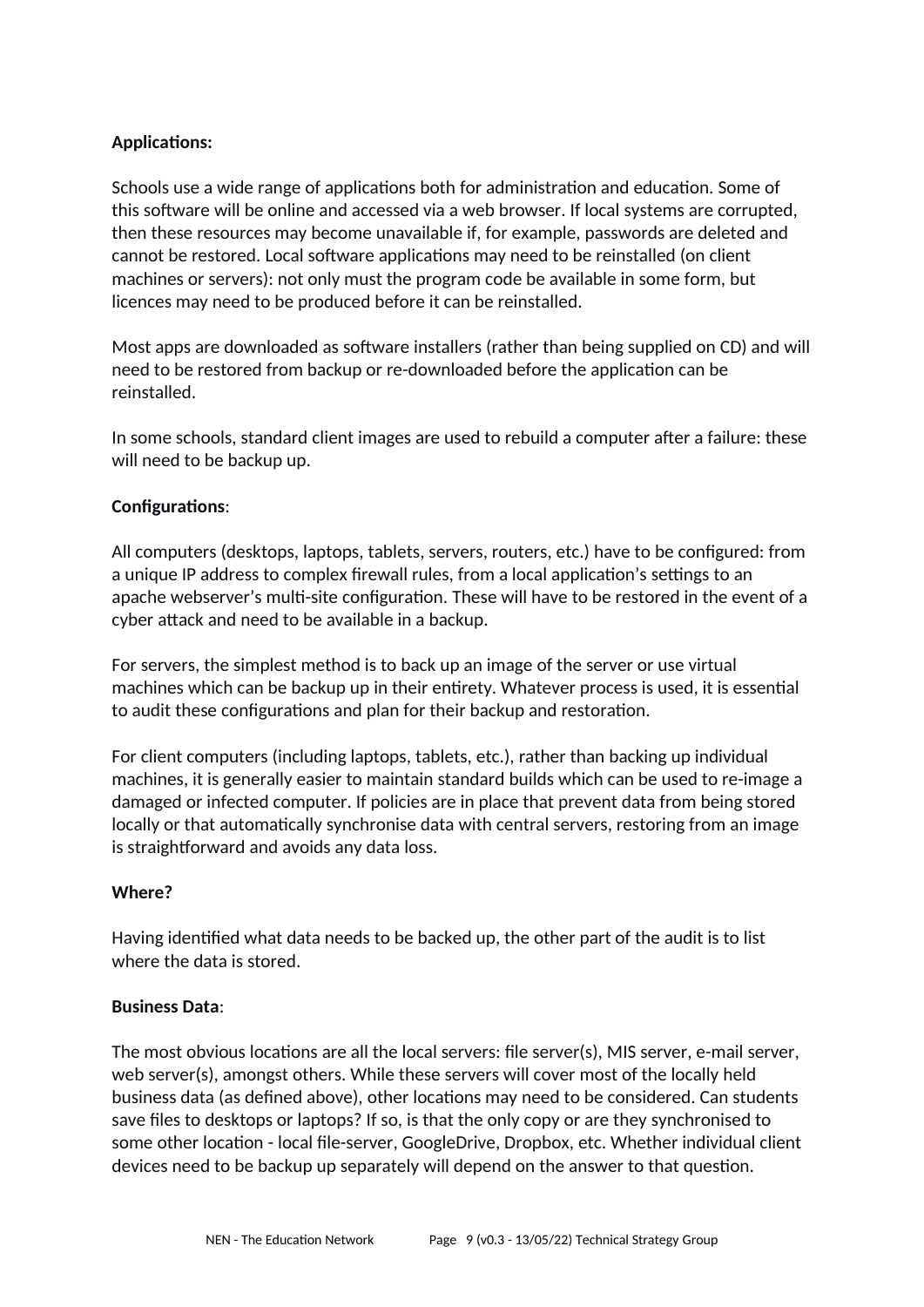Ideally, no data should be stored on these devices so that if there are problems, they can be rebuilt with a standard, clean image without loss of data.

Hinted at in the previous paragraph is consideration of any cloud services used. These may range from a small number of simple Dropbox accounts to every student and staff member having space on GoogleDrive or a similar online service. Many schools' have replaced local MIS servers with an online service where data is not held locally but "in the cloud". Similarly, there may be online educational platforms where pupil progress-tracking data is stored online. With all remote services, it is critical to understand (1) what backup guarantees the supplier provides and (2), can the data be exported or backed up using a third party product so that a backup can be held separate from the supplier's system?

# **Applications:**

In the main, client applications themselves do not need backing up in the traditional sense: most can either be re-downloadable or come on CD. If licences have been retained (either in paper form or backed up electronically), reinstallation should not be a problem.

The same will apply to applications running on servers (Databases, web servers, etc.) but with the added complication of the required configuration files (see below).

If virtual-machine servers are employed, backing up becomes easier as VM systems provide a backup command which creates a compressed image of the VM. This image can then be saved to a separate device: a NAS server, for example, or to some remote backup location.

#### **Configurations:**

The issue of configuration files goes away if either (1) VMs are used instead of "real" servers or (2) a whole server image is created and saved so that a corrupted server can be wiped and re-imaged complete with all its configuration files. If neither is done, restoration becomes more complex as operating system, applications (with all required configurations), and data will need restoring separately: a potentially long and complicated process.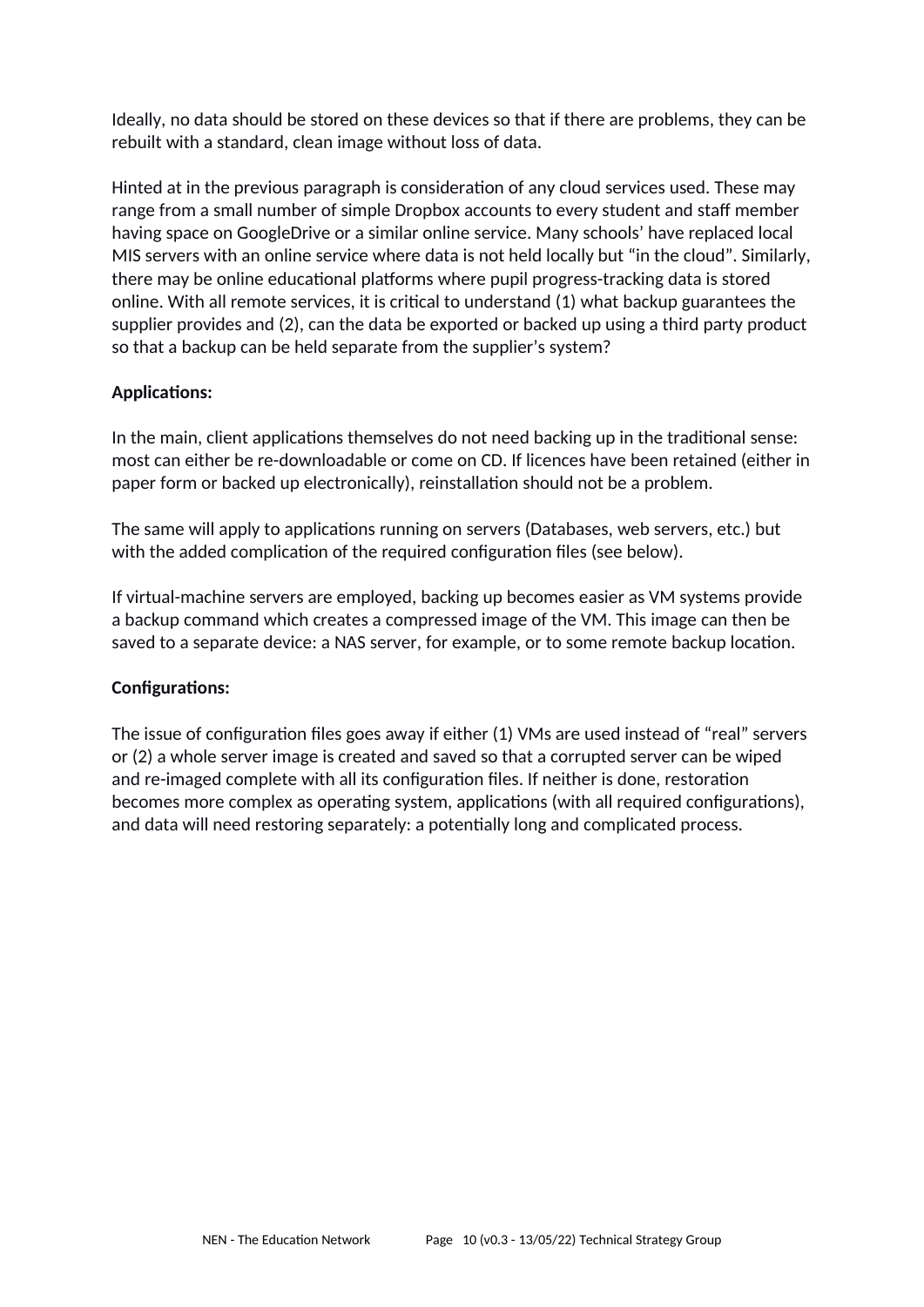### **Backup Strategy**

The data audit will have identified what data needs to be backed up, where it is located, and each item's relative importance. A strategy can now be developed to define the frequency of backups and where they will be stored.

When considering backup frequency, there may be different strategies for different data: static or low-value data (i.e. non-Core) may be backed up each week, whereas dynamic or valuable data (i.e. Core) must be backed up more frequently. For example, a finance database may be replicated, providing instantaneous failover and "dumped" for off-site storage every few hours. This part of the backup strategy is site-specific and can only be decided at the local level. When determining how often to back up data, always consider its value and how often it changes. Valuable data only requires very infrequent backup if it rarely changes; less valuable data may still need a nightly backup if it changes very rapidly.

The "where" part of the strategy is more consistent over all sites: the tried and trusted 3-2-1 strategy is universally accepted as the gold standard, although how it should be implemented has altered as the available technologies have changed. There are copious references to the 3-2-1 strategy - google "3-2-1 backup strategy" for a plethora of references - but the classic definition defines the key idea:

(a) you keep 3 copies of your data: one live data and two backups;

- (b) on 2 different media (disk and tape);
- (c) with 1 copy off-site.

The term 3-2-1 was originally coined by US photographer Peter Krogh while writing a book about digital asset management (see [here](https://www.computerweekly.com/feature/The-3-2-1-backup-rule-Has-cloud-made-it-obsolete) for more background). With the advent of Cloud technologies and ubiquity of disk-based storage, the 2-media rule looks outdated and "offsite" is not as simple now as taking tapes home!

So what is the modern version of 3-2-1? Firstly, (a) is as before: 3 copies of the data - one live and two backups.

Rule (b) is probably not (or, at least, less) relevant now. Tape still has a place but mainly for archival purposes rather than true backup. Similarly, CD/DVD can be used for archiving but writing and reading times are too slow for backup/restore for all but the smallest backup tasks.

It is (c) where the main issues arise as, although a Cloud data store is essentially "off-site", in many cases, it is not genuinely disconnected from the live data. In the original definition, the primary purpose of "off-site" was to create an "air-gap" between the live and backup data.

An added complication is that, in current usage, data stored in the Cloud is often the live data. So how should that be backed up? In the cases of data stored in the Cloud, "off-site" can be taken to mean "with another provider". One should not consider data stored in the Cloud as being backed up by the provider. They may indeed have backups, but (a) they are not likely to be available on a file-by-file basis to the customer, and (b) will be using the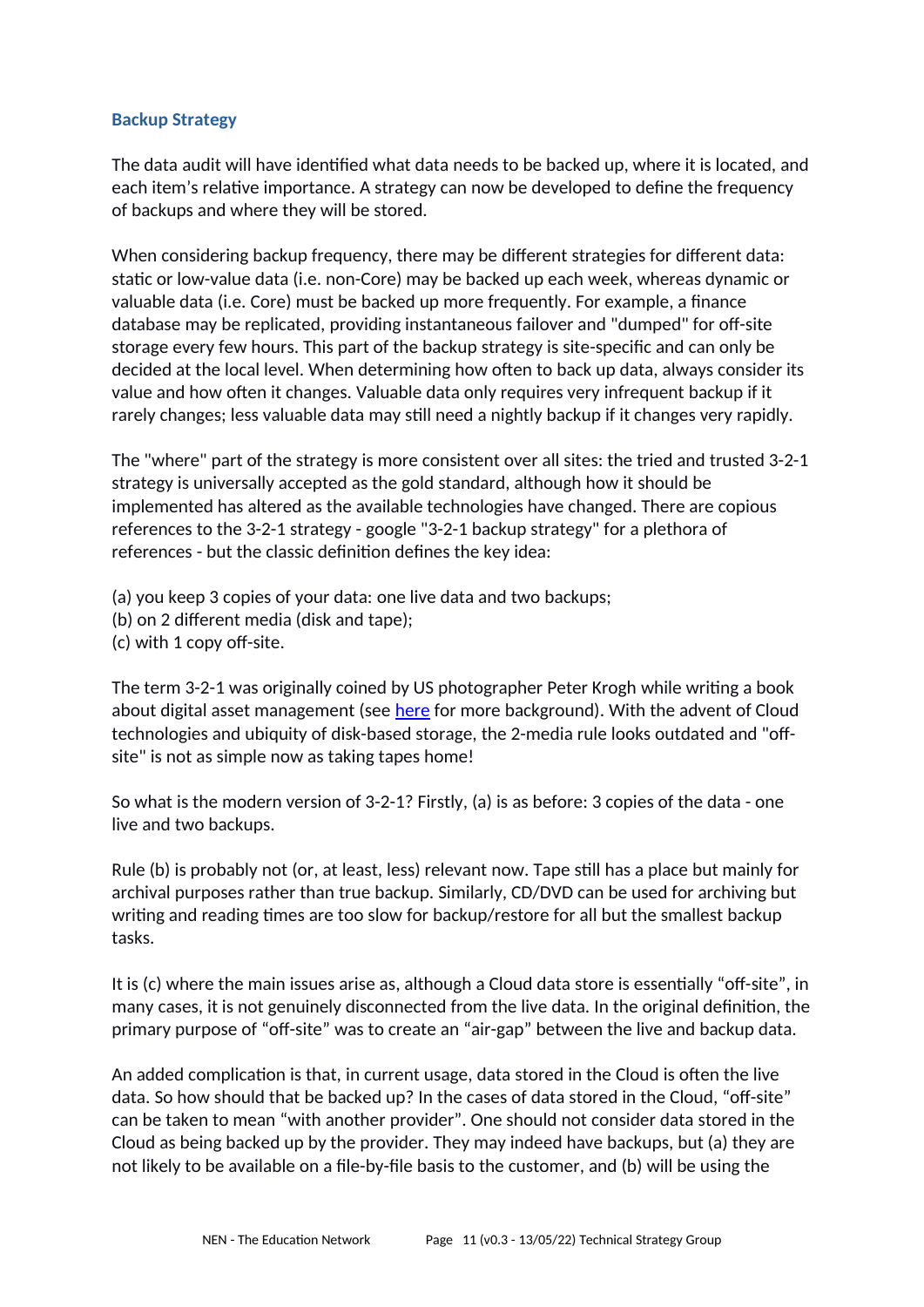same networking infrastructure and so may be compromised in the same way as the live data.

For data in a Cloud service, it is best to use a third-party company (RedStore, Barracuda, for example) that can directly back up the live data to their own cloud network. This avoids the necessity of downloading the Cloud data onto a local data store for backup and at the same time provides a software-only solution, i.e. there are no local servers to manage. Of particular importance for many schools in this regard is making sure that any third party supplier supports backing up the various Google offering and/or Microsoft's Office365. (See the Links section below).

The final element in the backup strategy - having identified the data, its value, its location, and where its backups should go - is the question "how often?".

In any discussion of business continuity and disaster recovery (BCDR), two acronyms are sure to be discussed. RPO (Recovery Point Objective) and RTO (Recovery Time Objective). These are both important and related concepts that help design an effective backup strategy: one that minimises the loss of data to an acceptable level. These are usually defined in business terms but apply just as well to any organisation with substantial amounts of data to manage.

*The Recovery Time Objective is the targeted duration of time and a service level within which a business process must be restored after a disaster (or disruption) in order to avoid unacceptable consequences associated with a break in business continuity.*

*The Recovery Point Objective (RPO) is the maximum targeted period in which data might be lost due to a major incident.*

Put more simply, RTO is a target time for a service to be restored. For example, if your school web server fails: how long can this be unavailable without causing unacceptable consequences? 1 hour, 2, 24? What about the school's MIS system? This is a critical service, so maybe the RTO for this should be 0-1 hours. The RTO is not a system-wide number but one that will depend on the specific data under consideration. Once the RTO has been defined, it will indicate the backup schedule required to meet this target.

Similarly, the RPO is simply a target for the age of data we are prepared to lose. For example, setting an RPO of eight hours on student medical records would mean that you are prepared to lose (or re-enter) any changes made less than eight hours before the incident.

In other words, the RPO is looking backwards from the incident at what data we are prepared to lose, while the RTO is looking forward from the incident to when the data will be fully restored.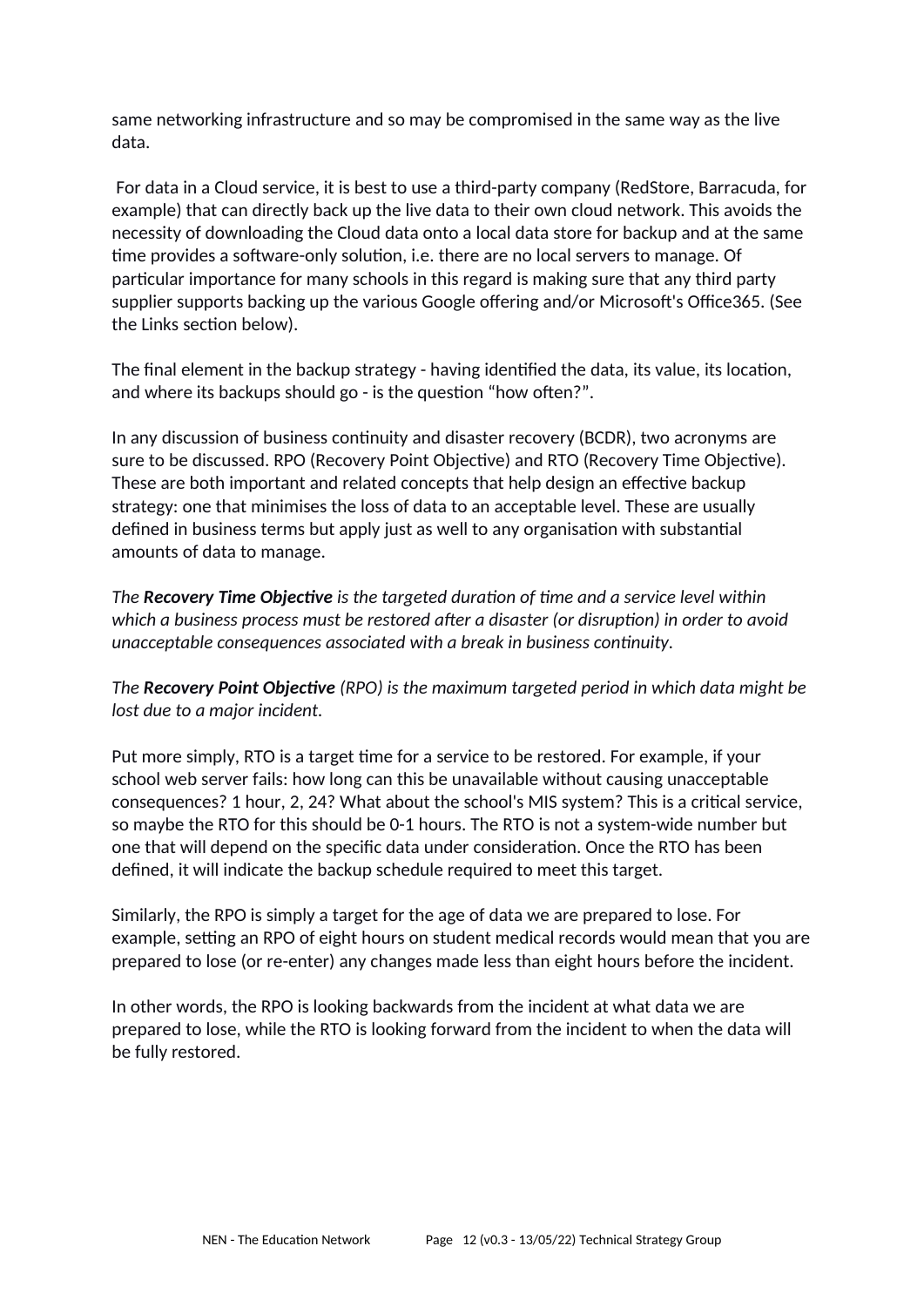The difference between RTO and RPO



Source: [https://advisera.com/27001academy/knowledgebase/what-is-the-difference-between-recovery-time-objective-rto-and-recovery](https://advisera.com/27001academy/knowledgebase/what-is-the-difference-between-recovery-time-objective-rto-and-recovery-point-objective-rpo/)[point-objective-rpo/](https://advisera.com/27001academy/knowledgebase/what-is-the-difference-between-recovery-time-objective-rto-and-recovery-point-objective-rpo/)

By considering the relative importance and changeability of the various classes of data identified in the data audit, appropriate RTO/RPO values can be assigned, and a backup strategy designed that meets them.

In general, an RTO/RPO design is predicated on a clearly time-defined incident: files created before a specific (and recent) time are clean and can safely be restored. But not all incidents are so well defined. A ransomware attack, for example, may have been corrupting files days or weeks before finally triggering the encryption and demand for payment. Or a virus may have been circulating for some time before being noticed. In these cases, simple RTO/RPO backups will consist of already corrupted files.

In these severe incidents, a successful restore requires that files older than a typical maximum RPO of 24 hours can be recovered. This is usually achieved in one of two ways.

(1) By creating snapshots of the backed-up data at specific points in time (daily, weekly) and retaining them for longer periods (8 days and 10 weeks, for example).

(2) By recording the differences between backups for a specified period (3 months, for example), any changes can be undone prior to being restored.

In both cases restoring a file to its position further back in time will mean a more significant loss of data with all that that implies, but it will be better than losing all your data in the case of a ransomware incident.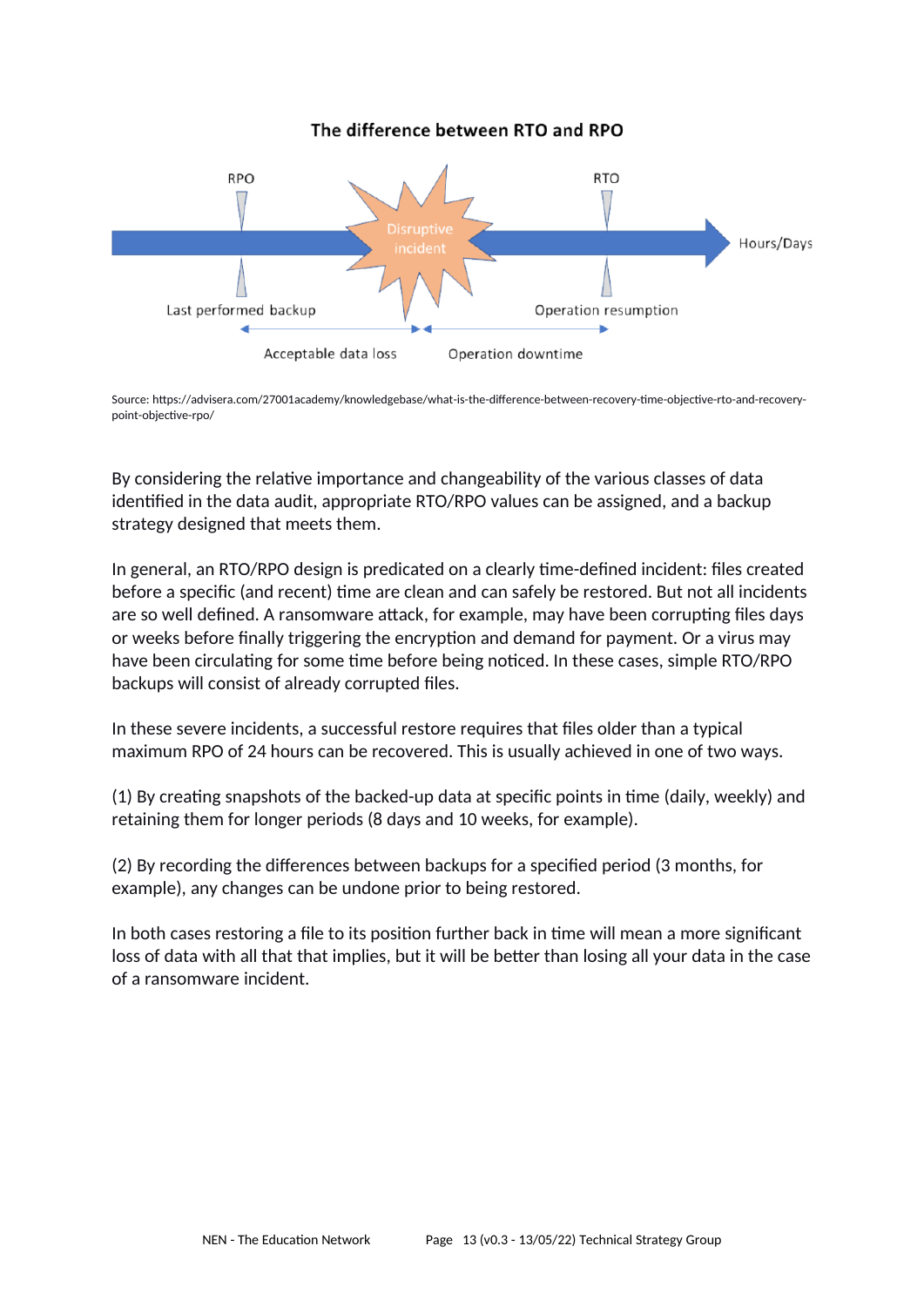# **Testing**

Once the data audit has been completed and the backup regime designed and implemented, everything should be tested. Have the backups been created? Are they stored in the correct place? Are the timestamps correct? Are they about the right size? These questions are straightforward to answer and provide good evidence that everything is being backed up correctly.

The more complex task is to test, and become familiar with, the restoration process. Clearly, it is not a good idea to test the backup on live data - if the restore does not work for any reason, then you may corrupt the original! Set up a server specifically to practice restoring individual files and directories.

The aim of testing is to become familiar with the process and check the validity of the backup by comparing the restored files with the originals.

Restoring whole virtual machines and hardware servers can be checked in the same way using test servers. One crucial point to consider when restoring either a VM or a real server is that it will have the same IP address as the original: this will either need to be changed before it is booted or disconnected from the network to avoid errors.

Testing should be carried out regularly with all technical staff who may be required to restore files from backup.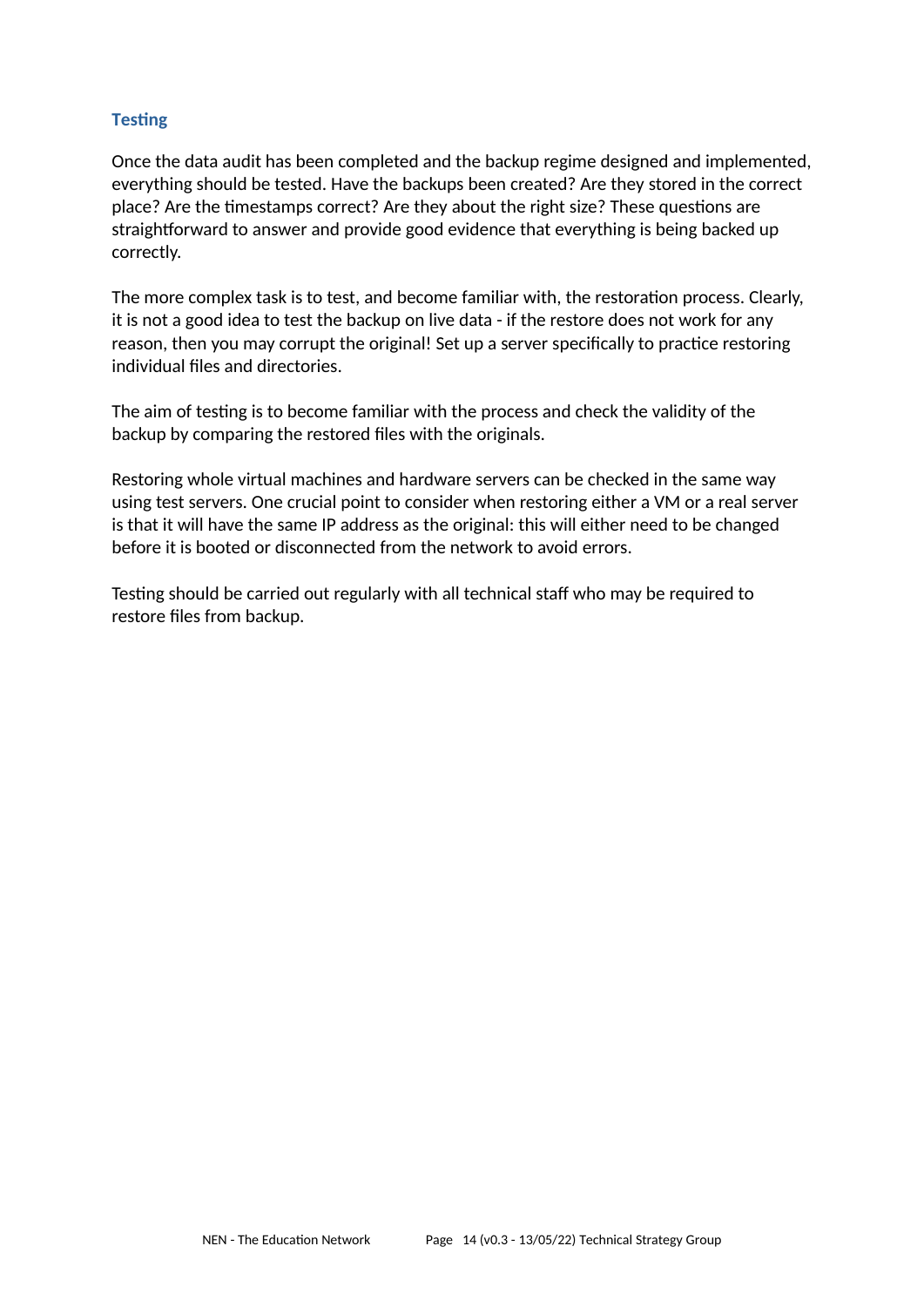#### **Summary**

Data is critical to the smooth running of any organisation, be it a commercial business, a charity, or a school.

The importance of backing up data cannot be overstated: a severe incident resulting in substantial data loss would cripple even the largest company. For schools, it could mean students losing examination projects, parental financial details being lost or stolen, etc.

Loss of data can occur in many ways: simple human error, bugs in software, hardware failure, cybersecurity failures (virus, ransomware, etc.). In each case. the route back to a fully functioning system with little or no data loss is a robust and efficient backup process.

The design of an appropriate backup regime requires that all the data held is audited so that these critical questions can be answered.

- What data do we hold?
- Where is it?
- How often does it change?
- How important is it?
- How long can we afford to be without it?

Remember that data stored in the Cloud (e.g. Office365) is not backed up. Special arrangements need to be set up to back up cloud data: usually, this will be via a third-party provider who can directly backup cloud data to their system without running through the local network (cloud-to-cloud backup).

Once this information has been gathered, the required RPO and RTO for each class of data can be set. Some consideration should also be given to the possibility of restoring files that are older than the agreed RPO.

While restoring older versions of files is far from ideal and will result in more data loss, it may be necessary where a cyber security incident has gone undetected for some time, and the backup files have also become corrupted or infected.

With all the information in place, an efficient and effective backup strategy can be designed, implemented, and regularly tested.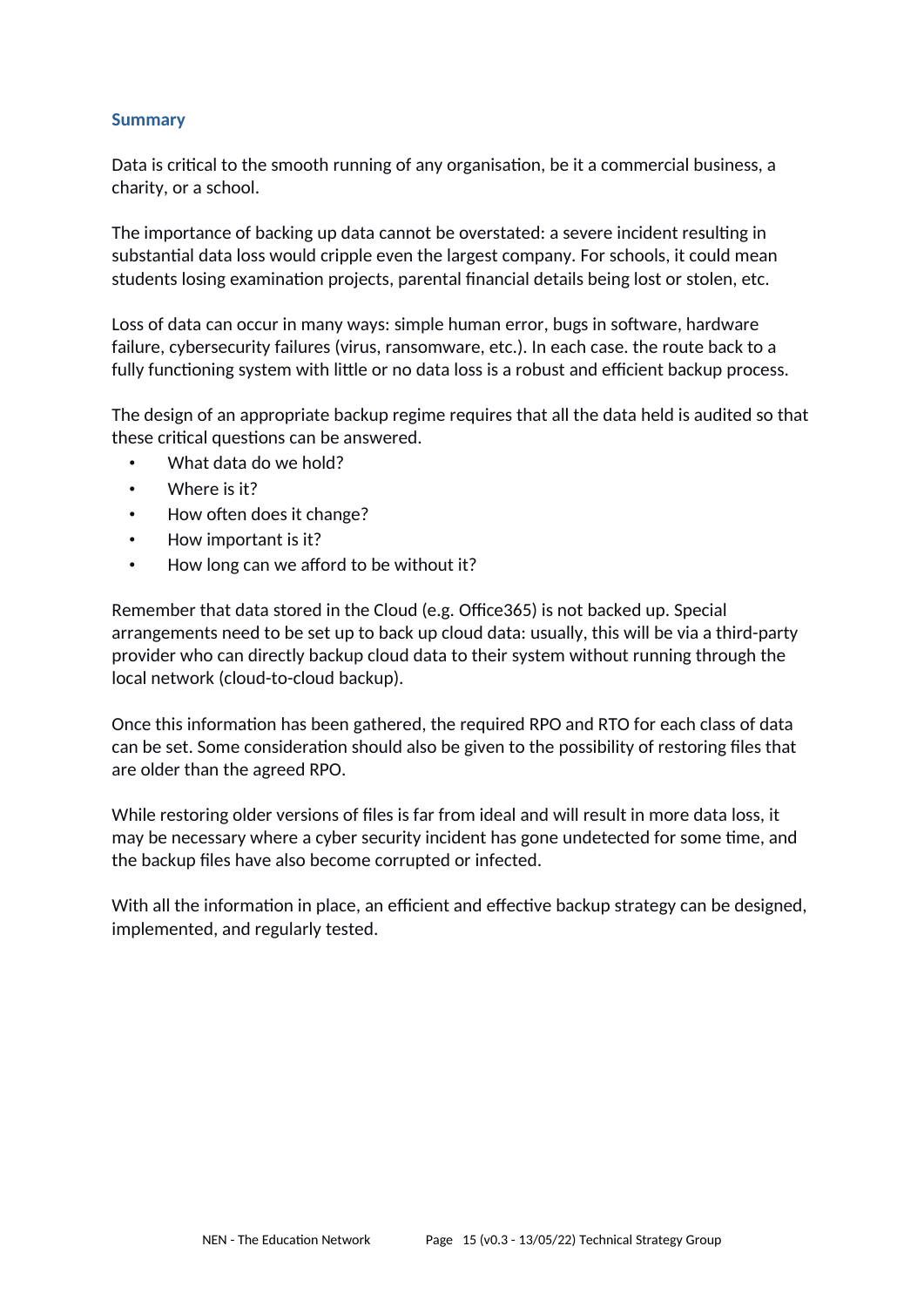# **Useful Links**

#### **NEN:**

NEN members. <https://nen.gov.uk/about-us/providers/>. [Accessed 6 January 2022].

#### **NEN Cybersecurity guidance:**

*NEN Cyber Security Guidance for Schools*. [https://nen.gov.uk/advice/nen-cyber-security](https://nen.gov.uk/advice/nen-cyber-security-guidance-for-schools/)[guidance-for-schools/.](https://nen.gov.uk/advice/nen-cyber-security-guidance-for-schools/) [Accessed 6 January 2022].

*Cybersecurity Checklist*. <https://nen.gov.uk/advice/cybersecurity-checklist/>. [Accessed 6 January 2022].

*Cybersecurity – What If?.* <https://nen.gov.uk/advice/cybersecurity-what-if/>. [Accessed 6 January 2022].

#### **Ransomware and Schools:**

*Alert: Further ransomware attacks on the UK education sector by cybercriminals.*  [https://www.ncsc.gov.uk/news/alert-targeted-ransomware-attacks-on-uk-education-sector.](https://www.ncsc.gov.uk/news/alert-targeted-ransomware-attacks-on-uk-education-sector) [Accessed 6 January 2022].

Cyberattacks on schools: the facts. [https://www.tes.com/magazine/article/cyberattacks](https://www.tes.com/magazine/article/cyberattacks-schools-facts)[schools-facts.](https://www.tes.com/magazine/article/cyberattacks-schools-facts) [Accessed 6 January 2022].

#### **Backup and DR:**

*The 3-2-1 backup rule: Has Cloud made it obsolete?*. [https://www.computerweekly.com/feature/The-3-2-1-backup-rule-Has-cloud-made-it](https://www.computerweekly.com/feature/The-3-2-1-backup-rule-Has-cloud-made-it-obsolete)[obsolete](https://www.computerweekly.com/feature/The-3-2-1-backup-rule-Has-cloud-made-it-obsolete). [Accessed 6 January 2022].

*For secure data backup, here's how to do the 3-2-1 rule right*. [https://www.networkworld.com/article/3527303/for-secure-data-backup-here-s-how-to](https://www.networkworld.com/article/3527303/for-secure-data-backup-here-s-how-to-do-the-3-2-1-rule-right.html)[do-the-3-2-1-rule-right.html](https://www.networkworld.com/article/3527303/for-secure-data-backup-here-s-how-to-do-the-3-2-1-rule-right.html). [Accessed 6 January 2022].

*What is the difference between Recovery Time Objective (RTO) and Recovery Point Objective (RPO)?*. [https://advisera.com/27001academy/knowledgebase/what-is-the-difference](https://advisera.com/27001academy/knowledgebase/what-is-the-difference-between-recovery-time-objective-rto-and-recovery-point-objective-rpo/)[between-recovery-time-objective-rto-and-recovery-point-objective-rpo/.](https://advisera.com/27001academy/knowledgebase/what-is-the-difference-between-recovery-time-objective-rto-and-recovery-point-objective-rpo/) [Accessed 6 January 2022].

### **HDD v SDD statistics:**

*Backblaze Drive Stats for Q1 2021*. https://www.backblaze.com/blog/backblaze-hard-drivestats-q1-2021/. [Accessed 6 January 2022].

# **[Office365:](https://www.backblaze.com/blog/backblaze-hard-drive-stats-q1-2021/)**